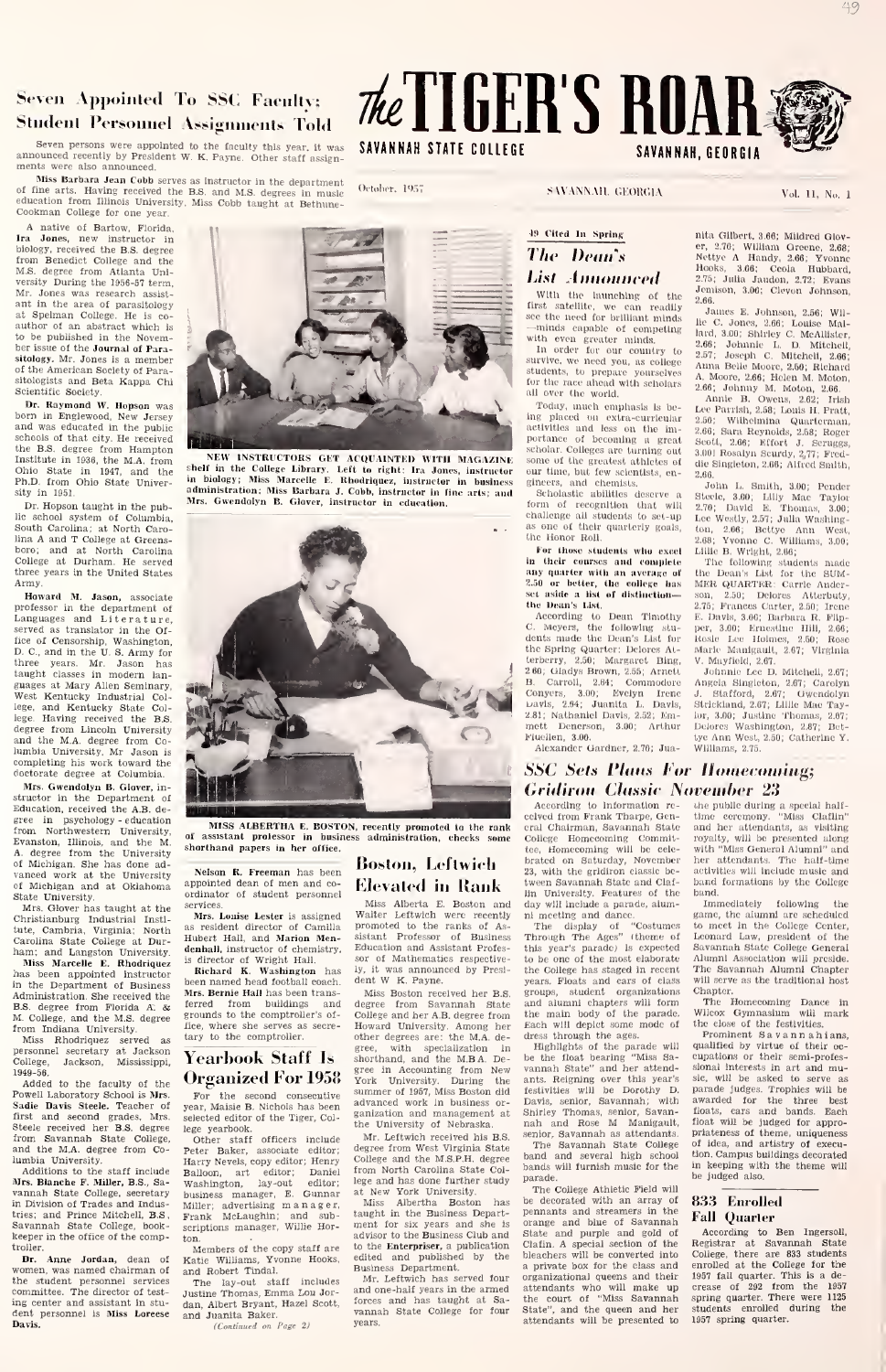## The Tiger's Roar Staff

EDITOR ASSOCIATE EDITOR COPY EDITOR SOCIETY EDITOR **FASHION EDITOR BUSINESS MANAGER** CIRCULATION MANAGER

**Business Staff** Busidess Statf<br>Roosevelt Williams<br>James E. Johnson

Ernestine Hill Photographer

Robert Mobley Mombar of:

Columnists<br>Robert Tindal

Advisers<br>Luctta Colvin Upshur and Robert Holt



INTERCOLLEGIATE PRESS ASSOCIATED COLLEGE PRESS COLUMBIA SCHOLASTIC PRESS ASSOCIATION

## **Religion With Science By Harry V. Nevels**

Children are taught at an to believe in someone early age or something. During their early lives their views on religion are<br>molded to living a Christian life as written in the Bible. They as written in the Bible. They<br>are taught to believe in the Bible<br>of the Christian faith and to<br>accept no other theories except<br>those advocated in the Bible as to the evention of the earth.

The chapter to which I refer<br>states that God created heaven and earth; the fish of the sen;<br>the fowl of the air, and the beast of the land and then He created man. This is belief. This is faith<br>and it is to be taken seriously. It is to be taken as part of life

But in many college courses there are two theories that seem to faistly the teachings of the<br>Bible. The "Theory of Dynamic<br>Encounter" states that the earth and all its phenomena were<br>created through a series of gradual changes which take longer than seven days according to<br>our conception of time today. Also there is a theory that states<br>man descended from a primate -that somewhere man broke<br>away from the primate species<br>and evolved to what we know ng evolved to what we know<br>s modern man today.<br>Many stadents find it difficult

Harry V. Nevels

Jomes Dogs

Sarah Reynolds

Peter J. Baker

Emma Lou Jordan

Daniel Washington

Reporters<br>Katle Williams<br>Eugene Hubbard

Johnnie L. Mitchell

to face this problem objectively in the face the<br>may time it shakes then include in their faith. They face this<br>problem of what a textbook relation lates and what they have been<br>tanged to believe all their lives. Many stu to form this arablem objectively has passed in class. And they Hove

But what the student must learn to understand is that thefearn to understand is that the-<br>ories are not proven facts. They<br>must be accepted as supposition,<br>as part of a learning process.<br>When looked at in this fashlon, one can objectively understand the teaching of the sciences and<br>remain a Christian.

## **The Periscope**

## By Robert Tindal

Space Flight

As the periodic makes its wide swing around our globe it comes to focus on the from Curtain and what may be the greatest scheniffic achievement of man in the twentleth century. The world<br>was both shocked and bewildered to hear that the Russians had was both snowled aim freewaters to near make ine retissions has a<br>successfully isunched the first man-made satellite. This astomatement<br>of the Communists had a resonanding effection on the countries that make up the free w

advanced the Russians are in the field of outer-space travel. The conditional valid of the Russian and Sunday and Sunday and Sunday and Sunday and Sunday and Sunday and Sunday and Sunday and Sunday and Sunday and Sunday a space invasion

### The Middle East

Continuing its swing the periscope settles now on the Middle<br>t where it is being said the west is suffering another set back. The incident that many claim was the beginning of the west falling<br>from favor among the middle eastern nations was the refusal<br>of the United States and England to lend Egypt the money to build the Aswan Dam. The truth of this statement can only be proved or disapproved by the men who head the governments in this troubled area.

this troubled orea.<br>
Note per some the settles on Minni and the period of the period of the<br>  $\sim$  10  $\mu$  m and the period of the settles<br>
and the set of the settles of the set of the set of the set of the<br>
model of the c

Investigations which have indiced Mr. Hoffa for improper hand-<br>integrations which have indicated Mr. Hoffa for improper hand-<br>remainders Uncertainty and monod the model of the model of the particle<br>of the particle of the

The views expensive.<br>The views of the views and do not necessarily reflect the opinions of the newspaper<br>staff.—The Editor.

THE TIGER'S ROAR

# **The President's Message**

recoired to perform the task

Most of the students enrolled<br>in each of the four classes of<br>the undergraduate college apnear to be in a hurry. One often pear to be in a hurry. One often<br>wonders why students enrolled<br>In college feel the fleeting of<br>time. In some instances this<br>feeling is generated by flucence<br>feeling is generated by flucence<br>become set supporting. Some-<br>bec cause the individual has a well organized plan developed for the achievement of goals within and heyond the college course. If the beyond the college course. It the<br>feeling of haste were generated<br>by the student's goals beyond<br>college, learning might take on<br>a different character When one<br>knows that he is acquiring techniows that he is acquiring teen<br>niques, skills, knowledge, under-<br>standings, and appreciations for specific achievement, he  $111$ take time to acquire these items with his highest degree of perfection. Learning in college<br>would then come to mean more would then come to mean noise<br>of study and the passing of examinations. Studients would at-<br>aminutions. Studients would at-<br>tempt to evaluate the depth and<br>breadth of their own learning. If one knows the things to be used in arriving at his goal, he<br>recruits the best means and tools

It is unfortunate that many<br>college students decrease the<br>value of their college education by failing to establish objectives and goals that lead beyond the<br>bachelor's degree. One often<br>hears a student say that he would like to have changed his<br>major before he graduated. A<br>further explanation is given that a change in major would mean<br>a longer period in college. Since the student desires to graduate on time, he will continue to pur- $\frac{1}{2}$ a program which he does sue a program winch the dots not like and does not intend to<br>follow. In all probability, the<br>selection of the program of major concentration was made<br>on the basis of expediency Too on the basis of expediency Too<br>many students receive the cov-<br>eted diploma and have no idea concerning the direction they<br>expect to take. They find them-<br>selves forced to make hasty deelatons. Such procedures tend to<br>reduce to a bare minimum in-<br>tellectual and other types of growth generally expected of the hachelor's program.

bachelors program.<br>Changes in modern life and<br>the early participation of youth in all aspects of our culture re-

 $\begin{tabular}{p{0.875\textwidth}} \textbf{b} & \textbf{B} & \textbf{on} \\ \textbf{b} & \textbf{b} & \textbf{c} \\ \textbf{b} & \textbf{b} & \textbf{c} \\ \textbf{c} & \textbf{b} & \textbf{c} \\ \textbf{d} & \textbf{c} & \textbf{c} \\ \textbf{e} & \textbf{c} & \textbf{c} \\ \textbf{f} & \textbf{c} & \textbf{c} \\ \textbf{f} & \textbf{c} & \textbf{c} \\ \textbf{f} & \textbf{c} & \textbf{c} \\ \textbf{f} & \textbf{c} &$ enter a field for which he had no interest or aptitude. It does mean that one would not waste<br>time, energy, and effort by racing to have a certain date placed<br>on the college diploma. In many<br>vocations the general education program of the freshman and program of the freshman and<br>sophomore years provides pre-<br>requisites and background sufrequisites and background on-<br>ficient for concentration pro-<br>grouns or major programs. The shoughtful and serious students<br>are never in such a hurry that<br>they fail to attain their achievements according to their high-<br>est respective potentialities. Dr. W. M. Boune

October, 1957

To Sail Beyond The Sunset (This column is devoted to creative expression. Short narratives, descriptive sketches, poems, and special<br>leatures are considered for publication. This nomb, members of the class in Creative Writing present description<br>li

## **Greenyears**

## By Yvonne Hooks

Now as I was young and happy with playmates in the green-<br>years of childhood, time shot<br>forth—in enchusiastic spurts of restless sleeps, in impatient mouthfuls of food, in the weary<br>walk of a harrassed mother, in full-hodied leaps to playmates and playtime

and playune.<br>The days of night as overheated<br>broth surges forth from its hot<br>receptacle, lightened and dawned on several children<br>scantily clothed against the<br>summer heat. I, among them, honequite in a restless broad of many-husband, mother, sister, sister-in-law, distant cousin, dog. east, rabbit, and four grass roots<br>busied myself by making pa--ousieu mysen by making particularly<br>latable camphor leaves and<br>sycamore shavings and wet,<br>smooth mid. Served from flat<br>this pans of old metal, the "vi-<br>tals" made a gruesome dish. Afthe happy hours of doing hair—<br>the grass roots like silent sufferers moved spinelessly in the  $h$  and  $h$  and  $m$  playmates,<br>browned by sun and weary from<br>busyness and doing fell soundомаунсь» апо<br>lessly asleep,

## **The Party**

### By Frances J Carter

It was my sixth year in a garden of summer roses. The dar-<br>ling buds of May sang to their stems as the golden touches of<br>the speechless candles danced above the honey-breathed cake

Noon, like an untroubled<br>brook, brought many youthful<br>smiles. The summer sun winked<br>her eye and smiled at the laughter-filled filled roses dashing about<br>boundless garden. The unthe wasted moments ran swiftly<br>away and I, the fairest of all<br>roses, found myself dreaming of unfading flashes of happine

### **YEARBOOK STAFF**

(Continued from page 1)

Faculty advisers are Miss Al-<br>bertha E. Boston, in charge of berum E. Boston, in charge of<br>correspondence communication<br>and typing; Mrs. Luetta C. Up-<br>shur, in charge of editing and<br>lay-out; Arthur L. Brentson, in<br>charge of pictures and copy;<br>and H. L. Torrence, in charge of the area of business

How vivid is the memory of the day of my first trip on a<br>choo-choo. I arose with the sun to prepare to leave, happy as a to prepare to leave, happy as a<br>lark in early spring. I gulped<br>my breakfast and guzzled my  $\frac{1}{2}$ 

I remember my mother's say I remember my mother's saying, "You look like a young calf<br>around the mouth." As she<br>wiped my face and hands, I clamored to be dressed so that<br>I would be ready to leave when<br>time came, which was not until the dark shadows fell across the porch. To me all the world was bright and shiny.

Swiftly and from out of no where it suddenly began to grow dark and claps of thunder rum-<br>bled and streaks of light flashed bied and streaks of light mashed<br>into the room and the sound of<br>small stones hitting the roof<br>resounded in my ears. The drops<br>began slowly at their birth but<br>grew to manhood with the hour.

My mother reminded me that if the rain continued we would have to postpone the trip. On<br>hearing this, I uttered a silent<br>prayer that the rain would soon cease. But the rain continued to fall in torrents, and soon the<br>street was not visible. And thus the dream of a trip died with<br>the death of the day.

## Ford Grants New Program

Grinnell, Ia.— $(I.P.)$  — A Ford<br>Foundation grant of \$28,000 for Foundation grant of 328,000 for<br>a new program to train business<br>leaders within the context of a<br>liberal arts education was an-<br>nonnced here recently by Presi-<br>dent Howard R. Bowen of Grinnell College. Appeal of the new students planning to enter business careers.

Commenting on the function of the independent liberal arts<br>college in training future business men, Dr. Bowen said, "Modreso men, Dr. Bowen against one and showing much less interest in narrowly specialized undergradmates whose preparation fits<br>them to fill only one or two<br>kinds of jobs. Instead, they want the kind

of versatile, creative, and re-(Continued on nage 3)

## **Jungle Reign**

By Rosa Lee Boles The air was fresh and filled with the scent of crushed greenery. And just as the greenery<br>was crushed, so was my pride because I could not soar across<br>the huge stone structure that<br>rose out of the ground between thickly set trees.

These stone structures, in different shapes and sizes, appeared<br>to me as a pyramid would to an ant. A sturdy pole and a little<br>force on my part was all that<br>was needed for me to sail through the air from one structure to another.

our wombush.<br>To those who were more ex-<br>perienced at this art, I was<br>green, because of my lack of<br>know-how; and yellow, because<br>finally made up. I faced the<br>first lean I made it Hours<br>first lean I made it Hours first leap. I made it. Hours<br>passed, but youth does not feel<br>the touch of weariness. Fear had been conquered and self-assurance was at its peak. I was<br>queen and ruler of my childhood jungle

### **4 Yearbook Letter** Dear Katie.

While down in your fair city last weekend. I went to State's football game with some friends.

I received a note in the mail I receiver a note in the main and I thought it was a letter<br>from you until I read the advertised<br>dress and found it was from the<br>editor of the yearbook at Savannah State

I met her during the half and she promised me some material<br>on the publication of a college on the publication of a conege<br>yearbook. Mrs. Nichols stated in<br>her letter that the cost of the<br>book was most important.

To help with the cost this year the staff is working on some<br>new plans in which everyone<br>can share. It seems that every $one$ helped Savannah State's yearbook

Have you subscribed yet?<br>Don't forget to reserve one for bont torget to reserve one for<br>me. I'm sure you can spare<br>\$1.00! I am enclosing \$2.50 plus<br>your dollar deposit.<br>Thanks for your kindness.

Your friend,<br>Emma Lou Jordan.

**The Trin That Never Was** By Robert Tindal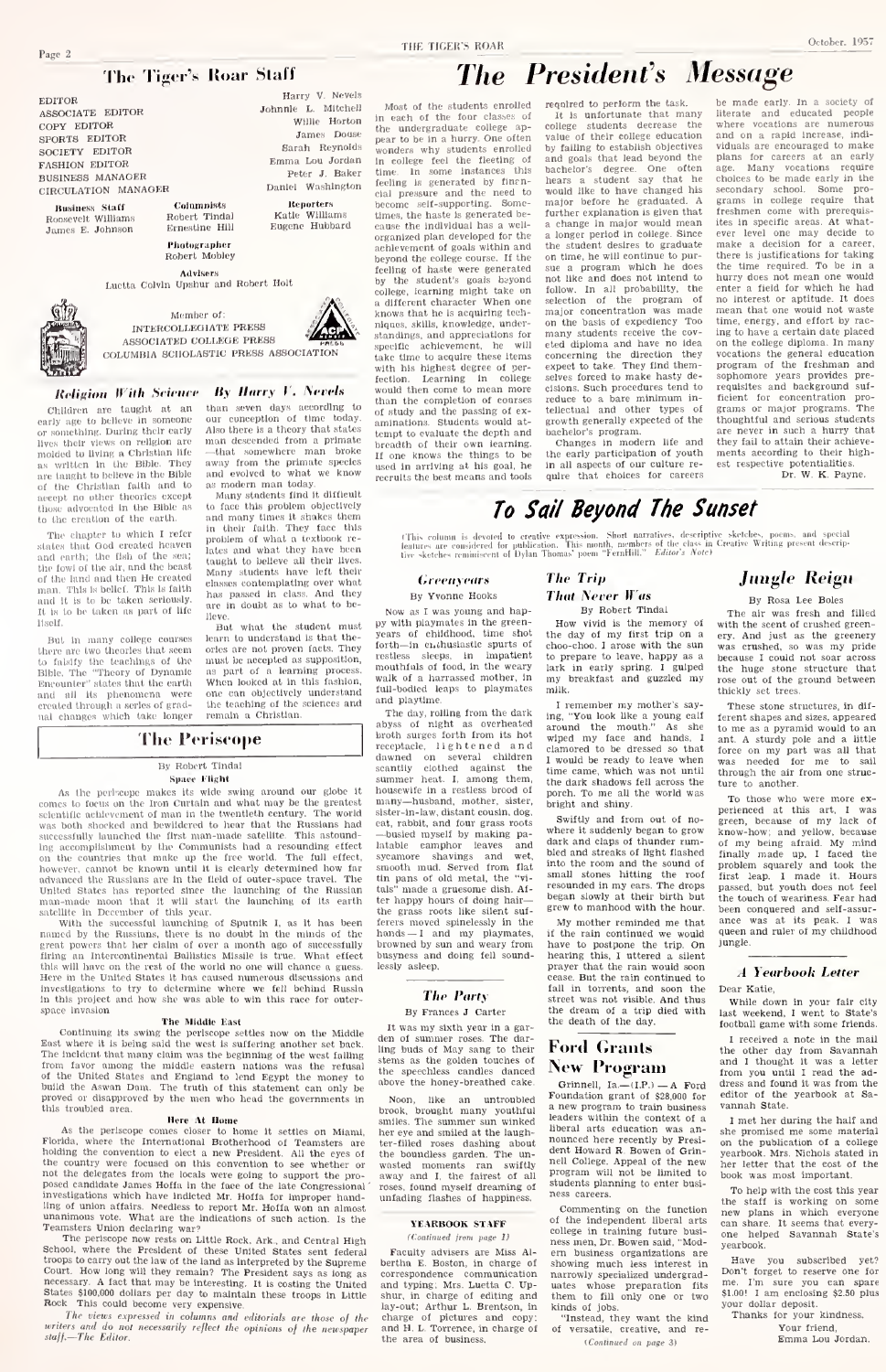By Daniel Washington Powell Laboratory School and the College Nursery School have

der the principalship of l<br>Dorothy Hamilton, formerly

wing is located the cafetorium.

affords an opportunity for the

program, according to Mrs. Hamilton.<br>In its new location Powell Lab

tion.



## Students Form New (Committee

O et tys burg, Pa\_-(IP.)--A<br>student Committee on Conduct<br>and Activities has been formed<br>on the campas of Gettysburg<br>oblege at the suggestion of<br>President Willard S. Paul to<br>handle all discipline cases in-<br>handle all discip

This committee will replace the Student-Faculty Discipline Committee. The new student body will handle all cases In volving violations of school policy drinking, cheating, and Im-morality— and all cases Involv-ing violations of town, state or federal laws, which shall be culled major violations. If an lionor system Is Instituted, the student body will choose the method of hearing cheating cases.

Another function of the committe will be to discuss current campus problems and to suggest Ideas for Improving Gettysburg College. This committee shall function on a trial basis for a period of one semester, after<br>which the stüdent body would vote on a Usin committee standard function on a Uril basis for a<br>period of one senester, after<br>which the stident body would<br>vote on Its retention.<br>This committee will follow the

same procedure used by the Student-Faculty Committee on Discipline, and will abide by mini mum an<l maximum penalties set down by the Faculty Com-mittee on Student Conduct.

Results of cases handled will not be revealed until the case has been reviewed and passed, ihe Dean of Men or Dean of The Dean of Men or Dean of<br>
Women will be present at all<br>
trials to represent the defend-<br>
ant and will have no vote.<br>
The committee's deliberations

on cheating will be reviewed by<br>President Paul and his faculty's<br>advisers. Action taken on other<br>major vlolations will be review-<br>ed by the president and the<br>deans.

The College Nursery, under the direction of Miss Zclia Owens, has begun its fall in-

MRS. SADIE DAVIS STEELE, new instructor at Powell Labdirects writing session of her class Schools For Young Get Underway; Powell Lab in New Building

made some improvements dur-ing the past year—Powell Lab in form of a new building and the nursery in the form of a well-developed program for the to coming year.<br>Powell Laboratory School, un-<br>Powell Laboratory School, un-<br>der the principalship of Mrs chile struction in child development. In an interview Miss Owens had this to say, "Under a controlled program the nursery tries<br>to develop the social, emotional,<br>physical, mental, and intellec-<br>tual characteristics of the<br>child."

cated on the west end of the College campus, moved into a new building at the beginning new building at the beginning supe<br>of the 1957-58 school year. The tor new building is located on the rolle<br>right hand side of Taylor Road Clas<br>entering from Victory Drive. It sery right hand side of Taylor Road Class<br>entering from Victory Drive. It sery<br>has eight classrooms and an give<br>average enrollment of thirty Ti<br>students per class. On the right atio Most of this is accomplished through group activities. Play <sup>Str</sup><br>and other group activities are <sup>the</sup><br>supervised, either by the director or by students who are en-<br>rolled in Child Development rolled in Child Development Classes. Upon entering the nur-sery physical examinations are given the children.

Here lunch is served and as the  $0.05$  of the name implies, this part of the  $0.01$ building is also used for enter-<br>tainment. The new cafetorium fac children to become well versed in  $\frac{1}{100}$ <br>the social aspect of the school  $\frac{1}{100}$ The Nursery has been in oper-<br>ation for several years at Sa-<br>vannah State College as a part<br>of the total program of the institution The children attending the nursery are children of I<br>faculty members and other per- 1 sonnel on the college campus, duri<br>along with the children of the Sep<br>parents in the immediate col- all j lege community.

### In its new location Powell Lab runs on the same level as other (Continued from page 2)

elementary schools do through-<br>
In its new location Powell Lab<br>
runs on the same level as other<br>
elementary schools do through-<br>
spot the county. The classes errange from the first to the sev-<br>
to enth grade with approximately eight teachers to give instrucsponsible men that a broad lib eral arts program is more likely<br>to produce. In fact, for many to produce. In fact, for many positions, the modern company prefers to train personnel in its own schools or 'on the job'."



TOTS AT THE NURSERY SCHOOL, look up as the photopher interrupts their playtime. Miss Zella Owens, director the sehool, stands in the background.

### "Wall Street Wiznel" Possible For Cammis

Some lucky Savannah State<br>student may get to be a "Wall correct Wizard" before the semester is over.

All it takes is an entry blank<br>for Remington Rand's "Share took<br>of America" contest, in which dem<br>the winner gets stocks of his or mal<br>her choice equal in value to a face share of every common stock on the New York Stock Exchange. Remington Rand will pay all <sub>to</sub><br>brokerage fees. In addition to <sub>1de</sub><br>the first prize, there are 504 other stock prizes.

If the winner has purchased <sup>i</sup> Remington Electric Shaver during the contest period, from Der contest period, from December 30 until December 1, all prizes double. First prize then becomes equivalent to two shares of every common ; .ock on the Exchange.

Entry blanks are at any Remington sales counter and will also be found in advertisements in Life, Saturday Evening Post, <sup>cat</sup><br>Parade and in newspaper sup- hig plements and comics.

## **Higher Standards** Set At Ohio

Columbus,  $Q = (EP)$  - Ohio State University has raised Its academic standards for students. The University's Board of Trustees recently enacted new aca-<br>denic the standards by giving for-<br>voice on its retention. demic standards by giving for-<br>where the releation.<br>mal approval to a series of five This committee will follow the mal approval to a scries of five facutly rule changes, which had been recommended by the Faculty Council and were presented to the board by Ohio State Pres been recommended by the Fac<br>ulty Council and were presented<br>to the board by Ohio State Pres<br>ident Novice G. Fawcett.<br>...

In brief, the revised rules will require a higher scholastic aver age for graduation and better performance from the first quarter on. Admission require ments to the University were not changed, so that, generally ant and will have no vote. speaking, any graduate of a The committee's deliberations firstgrade high school still may enroll But under the new rules, a freshman ranking seholastlcally in the lowest third of his major violations will be review-<br>high school class will be admit- ed by the president and the high school class will be admitted under "special warning."

# A new idea in smoking... Salem refreshes your taste **MFAG 33**



menthol fresh • rich tohacco taste

most modern filter

For the space of the small of the space of the space of the space of the space of the space of the space of the space of the space of the space of the space of the space of the space of the space of the space of the space

Smoke refreshed . . . Smoke Salem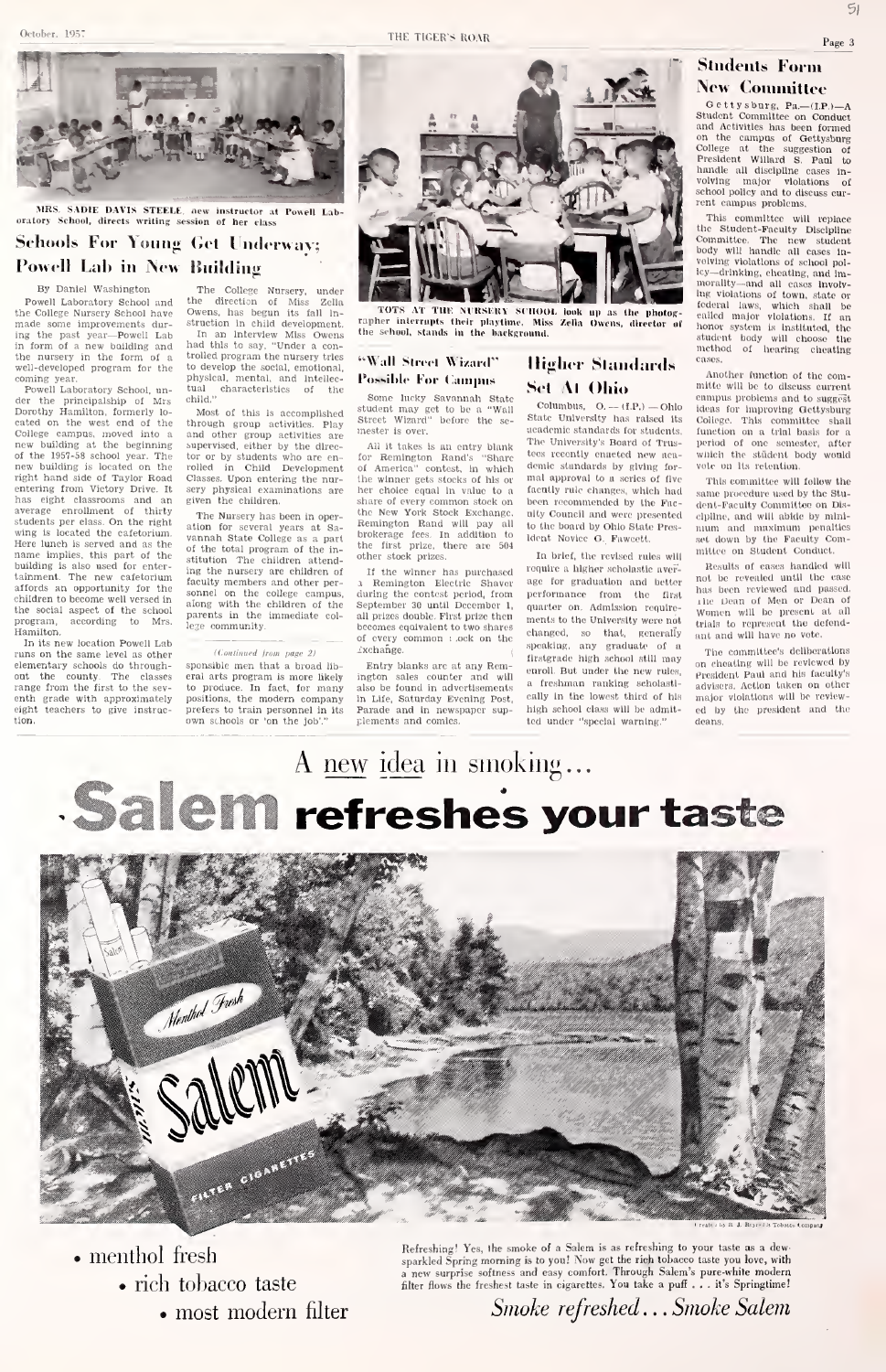## Interesting Seniors

### By Shirley Thomas

I was walking around the <sub>Th</sub><br>campus enoying our beautiful <sub>rec</sub> By Shirley Thomas<br>I was walking around the The<br>campus encying our beautiful Fequence<br>scenery, when the idea entered miss<br>my mind of interviewing some Ame of our pro.spe(rtlve '58 graduateH. Naturally, <sup>I</sup> looked for our more outstanding ones — that is the ones that have made and are the ones in the ones in the ones that have made and are  $\frac{105}{0.9}$ butions to our college life.

As I circled the campus from<br>As I circled the campus from<br>1e College Center, I had the the College Center, I had the <sub>to</sub><br>privilege of talking with the fol-

lowing persons:<br>Peter J. Baker is a senior from the r Kingsland, Georgia, majoring in<br>business administration. Before – <sub>wne</sub><br>entering Savannah State, Baker – <sub>the</sub> was graduated from Ralph <sub>and</sub><br>Bunche High School In Wood- <sub>scho</sub> bine, Georgia.

Upon entering Savannah State their entrance College, he was chosen by the  $\frac{1}{100}$  members of the Freshman class  $\frac{1}{100}$ enembers of the Freshman class<br>as their president. He is now ac-<br>tive in the Y. M. C. A., Band.<br>Pianist of the Sunday School, ran<br>Dean of Piedges, Alpha Phi Alpha Fraternity, Treasurer and Test<br>Student Council representatives ed t<br>for the Senior Class and has lee,

served as a Collegiate Counselor.<br>Baker says that upon his a coargate competer. graduation from college he plans. to teach for a while, after which<br>he would like to do graduate tion<br>study at the University of Penn- regi sylvania,

Betty Stephens is a senior From Jesup, Georgia, majoring pile<br>in hustness education. She is a sert<br>graduate of the Wayne County to s<br>Training School, Jesup. (ess) business education. She is a senature of the Wayne County to the Banding Sichool, Jesup. device part Science and the many of the organizations of the many of the organizations of

Betty has taken an active part<br>In many of the organizations of the college, she Is Basileus of Sau<br>Rho Beta Chapter of Zeta Phi - <sup>sey</sup> Beta Sorority, a member of the Poe<br>Yearbook Staff, Sunday School, Pol siness Club and has taken an active part In our Religious Em-phasis Week celebration,

Upon graduating Betty plans to teach and further her education as soon as possible. She is - 6<br>Interested In attending the Uni- - 9 versity (if Wisconsin for her graduate study.

Johnnie Campbell Is a native Savannahlan and has a major In the area of economics. He Is a gnuluate of Alfred E, Beach High School,

Campbell is known throughout our campus and community for his outstanding scholastic <sub>Buhr</sub><br>work. He has been initiated in <sub>-fash</sub><br>Alpha Kappa Mu National Honor - <sub>do</sub> Society, having maintained a 11/<sub>8 i</sub><br>cumulative 2.88 average. Kappa - a ro Alpha Psi Fraternity and is a Are you going to connect with member of the Economics club. Fashion? member of the Economics club. Fa<br>Upon graduating, he plans to<br>further his education at one of<br>our leading universities.

At the end of each of my  $\frac{1}{2}$  conversations with these per-  $\frac{1}{2}$  sons I asked them to describe At the end of each of my<br>conversations with these per-<br>sons I asked them to describe<br>their three years of study at Sa-<br>vannah State College. Surprisingly, they all gave about the<br>same answers. Each person ex-<br>plained that Inis three years<br>had been Informational, Inter-<br>esting, and enjoyable. They all<br>the col-<br>lege and Its numerous activities,

and are proud that they chose Savannah State College for their undergraduate work.<br>
I am sure that if you meet<br>
these Interesting seniors you<br>
will agree that they are assets<br>
to our college community and<br>
life.

### **Fashion Review** By Emma Lou Jordan

Ahoy there! You are at the helm of Fall Fashions.<br>Wou can sum up the fashions.

trends for this Fall in one word<br>—The Costume. This is the I9th-<br>century look in clothes. It cuts<br>down the dressing problem<br> $\frac{1}{2}$  (what goes with what) to a minimum.

Well fitted dresses—no more' There are dresses that don'l make you look overly dressed They make you feel pulled to-

### Law School Admission IVhl (iivni l'<»iir Times This Year

Princton, N. J., September 13;<br>The Law School Admission Test<br>required of applicants for adrequired of applicants for ad-<br>mission to a number of leading of young lady who stands American law schools, will be all<br>given at more than 100 centers - qui throughout the United States on the mornings of November 0, com<br>1957, February 15, April 19, and seem<br>August 2, 1958. During 1956-57 tren over 12,000 applicants took this and<br>test, and their scores were sent in to over 100 law schools.

ji candidate must make sopalau- application for admission that<br>to each law school of his choice and should Inquire of each kno wnether it wishes him to take some<br>the Law School Admission Test and<br>net when. Since many law stite<br>schools select their freshmen last<br>classes in the spring preceding by w their entrance, candidates for the<br>admission to next year's classes. as<br>are advised ordinarily to take. <sup>of</sup> either the November or the Feb-<br>raary test, 1f possible.

The Law School Admission and<br>Test, prepared and administer- Bes ed by Educational Testing Servra by Equestional results better city.<br>lee, features objective questions such a senior, majoring in measuring verbal aptitudes and ening ability rather than ac-(iulred Inlormatlon it cannot be "crammed" for. Sample ques- <sub>act</sub><br>tions and information regarding registration for and aduilnlstratlon of the test are given In a Bulletin of Information,

The Bulletin fin which an application for the test Is In- serted) should be obtained four to six weeks In advance of the desired testing date from Law School Admlslson Test, Educational Testing Service, 20 Nas-sau Street, Princeton, New Jersey, Completed applications must be received at least two weeks beiore the desired testing date In order to allow ETS time to (r)<br>| complete the necessary testing te<br>| arrangements for each candi- | K: date,

gether and all in one piece. Add a draw string blouse or rolled - C}<br>up sleeve to a white wool skirt anywhere, You'll have quite outfit.

For action or attraction there's nothing like the new look in  $_{\rm{col}}$ <br>shoes, The pointed look in suede,<br>patent, or kid shoes is everywhere.

The swing to casual hair styles like the fetching round and V- was<br>Bobs is still high on the list in Pre fashions. It's the shorter hair-<br>do for all smart girls because It's much easier to tend. There's you<br>a royal charm in the hair-do. Are you<br>Are you going to connect with  $\frac{1}{3}$ are you going to connect with  $\frac{1}{3}$ 



By Ernestine Hill

Mildred W. Glover is the type **By Ernesthe Hill**<br>Mildred W. Glover is the type<br>among lady who stands out<br>among other women. She is a<br>quiet, .soft-spoken person who<br>makes people feel warm and contented being around her. She seems to defy the fast modern trend of our life today by her slow, quiet, but accurate actions In her work, the activities in which she participates, and her<br>veryday life All these things<br>readers of Spotlight who de net<br>readers of Spotlight who de net<br>know Miss Glover as a dul per-<br>networ Miss Glover as a dul per-<br>astronome who were the state att the goests roaring with laughter of hast year can tell you different-<br>by when they recall how she had<br>the goests roaring with laughter<br>as she did a comical rendition<br>of a song.

Neat and petite, Mildred is a<br>native of Savannah, Georgia, and a graduate of Alfred E,<br>Beach High School of the same city.

She Is a senior, majoring in Liti<br>Business Education and minor-<br>Ing in English. Mildred, who is<br>very active in extra-curricular<br>activities, holds office and is a<br>s



GLOVER<sub></sub>

member of the following activities: President, Delta Sigma<br>Theta-Sorority (Delta-Nu Chap- sour<br>ter); Tutor of English, Alpha sour Church,

Mildred believes in a full, well rounded life. Her liobbies are therefore varied. She likes tenreading, dancing, music, and collecting odd clothes.

Mildred's philosophy of life is,<br>"Those things worth having are<br>worth preparing for. Therefore,<br>wishful thinking with a little<br>preparation might make a dream come true."<br>"This writer is mond to add

This writer is proud to add<br>you, Mildred Glover, promising<br>young person, to this column<br>and always remember that the<br>spotlight is on you.



ROBERT HOLT, director of the Reading Clinic, check of an applicant's with the telebinocolar.

## Reading Clinic Meets Studenl Needs; Offers Opportunities for Self-Help

Under the direction of Robert prove their reaching the company of the company of the company of the company of  $\frac{1}{2}$ Holt, assistant professor in the unte<br>Department of Languages and - Tl<br>Literature, the Savannah State - tuni College Reading Clinic begins the 1957-58 year of instruction

THE TIGER'S ROAR October. 1957

at the college. Since the need of students and teachers to read and interpret material effectively has become apparent to many educators as pre<br>a vital problem that needs look- der ing into, programs such as the worl<br>one functioning at Savannah upor<br>State have proven to be of great out help to many students and teachers.

actiers.<br>The program is supervised by an instructor in the English De- – esse<br>partment who has been trained – som to do this specialized work. is e<br>Many-students-attend-the-Clinic - T and they are derived from three sources: (1) students are recom- mended by the Office of General Education; (2) students are rec- – at<br>ommended by teachers who rec- – (1) ognize weaknesses of students; 13) students who desire to im-

prove their reading ability volunteer to come.<br>The Clinic offers many oppor-<br>tunities for self-improvement as

reer to come.<br>The Clinic offers many opportunities for self-improvement as well as supervised improvement. The Clinic attempts to work out any type problem which the stu-<br>dent might have. Speed, comprehension, and vocabulary<br>building are emphasized to im-<br>prove the ability on the stu-<br>dents' part to do study-type<br>work. Students are given tests upon entering the Clinic to find out their weaknesses; after this is done the program isindivid ualized to meet the need of each student. The total program isessentially book - centered, but

is employed. The Clinic is open four days a week and no registration is required. Mondays, Wednesdays. and Fridays the Clinic is open at the third and fifth periods<br>
10:20-11:10, 1:30-2:20); Tues-<br>
days. Wednesdays, and Fridays<br>
at the sixth period (2:30-3:30).



## Graduate Record Examinations At Four Nationwide Sessions During 1957-58<br>Princeton, N. J., September 13:

The Graduate Record Examin tions, required of applicants for rnneeton, N. J., September 13:<br>The Graduate Record Examina-<br>tions, required of applicants for<br>admission to a number of grad-<br>uate schools, will be administered at examination centers throughout the country four times in the coming year, Eduand schemation enters<br>throughout the country four<br>throughout the coming year, Edu-<br>restional Testing Service has an-<br>nounced. During 1956-57 more eational Testing Service has an-<br>nounced. During 1956-57 more<br>than 12,000 students took the than 12,000 students took the GRE in partial fulfillment of **club**<br>admission requirements of graduate schools which prescribed it.

This fall candidates may take the GRE on Saturday, November 16. In 1958, the dates are January 18, April 26. and July 12. ETS advises each applicant

to inquire of the graduate school of his choice which of the ex aminations he should take and on which dates. Applicants for graduate school fellowships<br>should ordinarily take the des-<br>ignated examinations in the fall administration.

The GRE tests offered in these nationwide programs include a  $(Continued on base 6)$ 

The Latesf-In ivy Heyman & Son SLACKS SHIRTS SPORT COATS Prices to Suit You! 311 W. Broughton

**Commercial** State of the

JULIETTE WEST, sophoni<br>h Wright Hall serving as fall sheath

Kappa Mu Tutorial System; Lay-<br>out Manager, The Enterpriser; m<br>Member, Business Club. She at-<br>tends Connors Temple Baptist<br>can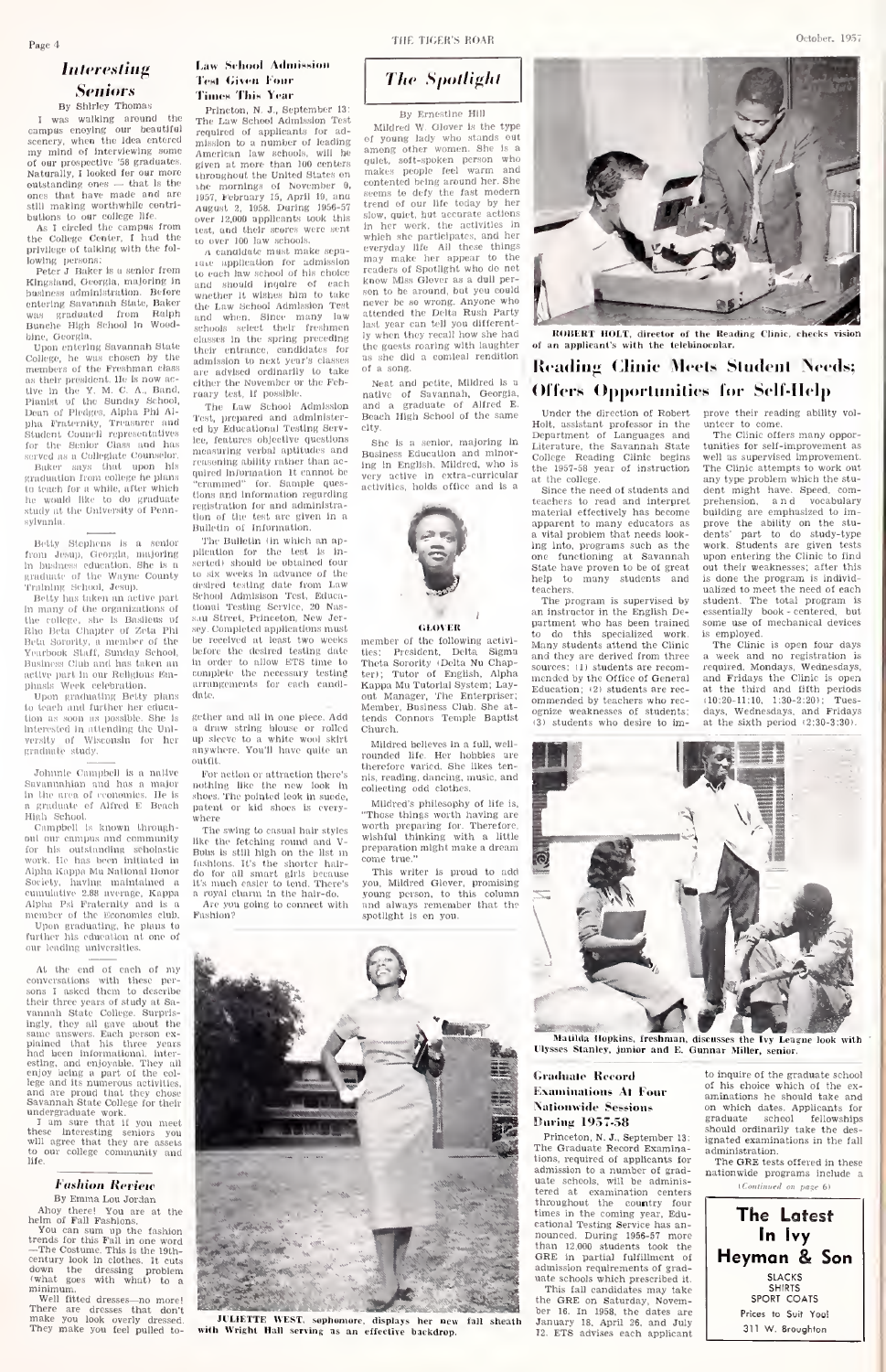THE TICER'S ROAR

SPORTS TOPICS

## Savannah Slate Plays 6-6 Tie

Edward Waters College of Jacksonville set up a touchdown with a 53-yard pass on a long-<br>shot gamble and went on to a<br>come-from-behind 6-6 tie with Savannah State College in the Tigers season opener before Savaturan state come

The bullet -like passing of quarterback Allen Sistrunk and fine catches by ends Bart Thornton and quarterback Allen Sistrunk and<br>time catches by ends Bart<br>Thornton and Vince Taylor were<br>Thornton and Vince Taylor were responsible for the third quarter strike into the end zone by the Floridians.

Willie Batchelor. the Quitman whiz and 1956 SEAC all-confer-<br>ence halfback, scooted 15 yards on a pitchout from quarterback<br>Sammy White in the second<br>quarter to put the Tigers ahead<br>but fumbles and interceptions<br>halted their offense in the sec-

halted their offense in the sec-<br>
Edward Waters was at its own<br>
45 in the fourth period and suc-<br>
ceeded in a gamble on a fourth<br>
SSC down and nine to go play. Sis trunk fired to Thronton at the cap<br>Savannah 40 and the big end<br>raced to the two before he was dropped. Two running plays failed so Sistrunk fired another was aroppea. Two running plays<br>strike to Taylor who pulled it<br>in for six points. A bad snap<br>prevented the conversion and the game stood at  $6-6$ , where it<br>remained the rest of the way. Halfback Ulysses Stanley went

15 yards for a first half Savan nah State touchdown but a penaltitude the score. Batch lor on another occasion ran 40 yards to the Jacksonville 15 but the ball went over on a fumble

during a succeeding play.<br>The Savannah scoring drive was helped by a 30-yard pass from Sammy White, playing his first game on offense after first stringer Roland James was hurt in a practice session.

## Football Facts

By Emma Lue Jordan<br>Did you know that:

Football is one of the most<br>nopular college sports in the police of the United States.

The first football game in November. 1869. Rutgers de-feated Princeton playing Soccer

rules. Before the game starts, the referee tosses a coin in the pres ence of the field captains of the Series<br>two teams. The captain winning<br>the toss chooses one of the following privileges The loser has the other privilege:<br>1....To, choose, whether, his

1-To choose whether<br>team will kick or receive. 2-To choose the goal his team will defend.

Each team has eleven men. even in the line and four in the backfield.

The game starts with the kick off.<br>The hall can be advanced in

The game starts with the kick<br>  $\begin{array}{c} \text{m} \\ \text{m} \\ \text{The ball can be advanced in} \\ \text{four different ways:} \\ 1 - \text{The player can run with} \\ \end{array}$ 

the ball.<br>2—The ball can be thrown or see

passed.<br>3—The ball may be advanced seri

because of a penalty. <sup>4</sup>—<sup>A</sup> kick, or punt, may ad- vance the ball.

A team can lose the ball four Honors College wance the ball,<br>A team can lose the ball four ways:<br> $\frac{1}{1-\text{It}}$  can fail to make ten<br>yards in four downs.<br> $2-\frac{2}{1-\text{th}}$  ball carrier can drop,<br>or fumble the ball.

2—The ball carrier can drop, Ests<br>
or fumble the ball.<br>
3—A defensive player can verse<br>
catch, or intercept, a pass.<br>
4—The offensive team can emin<br>
punt the ball.

A touchdown, or six points, is scored when the team to which the ball legally belongs completes a down, and any part of spee<br>the ball is on, above, or behind den<br>the other team's goal line. ach



CAPTAINS GREKT each other dnrhiR Kridirnn clash ln-lwei'ii SSC and Edward Waters. Left to ri);lil: caiitaiii. luhvani Walers team; game officials; Leroy Brown and Saiiiiiiic Wliitc. SSC co captains.



## **Champs Retired**<br>cold teeling of the World

The old feeling of the Series rang home again  $\mathbf{U} \mathbf{I}$ <br>The victorious Milwaukee  $\mathbf{V}$ Braves shocked the nation. The New York Yankees were chosen<br>2-1 favorites over the Braves, sing but in the end they went down  $\frac{d}{dt}$  dation

Lew Burdette shall always be<br>remembered by the Braves and  $\frac{1}{\log}$ <br>her fans, because the great Burdette in three series victories  $_{\rm img}$  and two shutouts over the Yanks  $_{\rm M1}^{\rm sc}$ made for the Braves her first <sub>clud</sub><br>National League pennant and prer<br>World Series triumph.

It was about time for the Na-<br>tional and American Leagues to see other contenders in this for widely known event. The Yan-<br>kee and Dodgers in the World stud<br>Series were about to become a stud routine affair each October 1,<br>Emma Lue Jordan

Honors College<br>
Set Up At Michigan<br>
East Lansing, Mich.—(LP.) Eng<br>
Establishment of an Honors atur College at Michigan State University for students of superior scientify was approved here re-<br>cently by the University's gov- no ability was approved nere re-<br>cently by the University's gov-<br>erning board. Believed to be the first such college of its kind in sic<br>an American public university, the new college will provide special opportunities for stu- dents who show promise of high achievement in all fields.

### Program Study Underway At NYU

New York, N. Y.—(I.P.)—The new:<br>first thorough revision of NYU's Stat University College curriculum <sub>mai</sub><br>since 1914, based on recommen- <sub>nt</sub> dations of the Special Commis-<br>sion on Curriculum, requires sion on Curriculum, requires <sub>Vas</sub><br>careful study and a correspond- <sub>tru</sub> ing delay before implementation into the arts program, accord-ing to Dean William B. Baer.

Major recommendations in-  $_{\rm TV}$ <br>clude basic revision of degree prerequisites, expansion of the honors program, institution of permanent term grades, instead of year grades, area majors, A<br>four-hour language courses, a of<br>committee to supervise required off studies, and elimniation of gram.

credit from the basic ROTC pro-<br>gram.<br>The Commission set its regular<br>quirements for the degree as elim<br>demonstrated knowledge or pro-yea The Commission set its re-<br>quirements for the degree as ficiency in oral and written English, the history and liter- ature of Western civilization, two social sciences, one natural two social sciences, one natural und<br>science and completion of basic require<br> $ROTC$  or physical training. But<br>no points of credit are to be al-<br>lowed for basic ROTC and physical training, in which the only

# Patronize Our Ailvertisers

### The Death Of "Mr. Footbair By Johnny Campbell, Jr.

**The Death Of**  $\cdot$ <br>By Johnny Campbell, Jr. ing<br>Fow will remember, but not beo<br>long ago, across the beautiful know moss-laden campus of Savan-<br>moss-laden campus of Savana fellow of tremendous physical – had<br>power who could run, block with – tua precision, pass and kick an oval-<br>shaped ball with the greatest of the<br>ease. The fellow's name?—"Mr. the<br>Football," He was not noted for acr his intellect - not acquainted with Suphocles, G. B. Shaw, and the like; the concept of the marginal propensity to consume night<br>completely baffled him; but ever<br>nevertheless, "Mr, Football" was mala<br>one of the most popular fel- To<br>lows on the campus, from

Because of his peculiar gifts,  $\frac{m_{\rm M}}{m_{\rm c}}$ and respective the studient probability of the students,  $\frac{m\alpha}{100}$  and respected by the students, including the few "eggheads." that on Saturdays when he displayed  $\frac{m\alpha}{1000}$ his wealth of talents, the stands would overflow with spectators who came from far and near to watcli "Mr. Football" In action. ;^cltl()m were they disappointed, Scintillating broken field running, long spiral kicks, "Impos<br>sible" pass-catching, perfect ong spiral kleks, "impos-<br>pass-catching, perfectly broug<br><sup>od line</sup> plays, beautiful No lo executed line plays, beautiful Mo<br>downfield blocking—these were the<br>but a few of the many treats which the fans enjoyed.

in victory the fans rejoiced wildly: In defeat they were magnanimous, for they knew "Mr. -ble<br>Football" had performed an ex- --ball cellent job, and the cheers were as long and loud as In victory. That almost Indefinable phe eellent job, and the cheers were skheep as long and loud as in victory. can that almost indefinable phe-regention abundance one spirit" was present in abundance one among the student body, for Per<br>"Mr Football" brought fame, mu honor, and glory to his beloved<br>school.

scliool, Tlien suddenly, without warn-

## Lycenin Committee Presents Newsman

William Worthy, CBS Foreign Correspondent for the Afra American Newspaper, will ad-<br>dress the student body and community In Meldrlm Auditorium, Thursday, October 24, at 12 noon,

Mr, Worthy Is a native of Boston, Massachusetts. He is a 1054 graduate of Bates College in  $_{\rm 800}^{\rm 10}$ graduate of Bates Conege in show<br>Lewiston, Maine He has studied Con<br>In Europe and has been widely Incl<br>acclaimed for his CBS World<br>News Reports from Moscow. In The 1955 he covered the Bandung verb.<br>Conference of Asian-African Na-News Reports from Moscow. In<br>1955 he covered the Bandung ver<br>Conference of Asian-African Na-<br>tions and in the summer of 1956<br>he traveled the entire length of Africa, making reports to this  $\frac{t}{t}$  country of the political, social  $\frac{t}{c}$  and economic findings.

newspapermen from the United States appointed to hold a Nle- man Fellowship in Journalism at Harvard University for the past year. During the Christmas vacation Mr. Worthy made a wh<br>trip to Red China that created edp an international uproar. In conjunction with his trip this week test<br>Mr. Worthy will show a CBS- from<br>TV film that was made in Red supe China at that time.

grades will be Pass and Failure.

A new course in the Literature New of the Western World will be  $\frac{100}{2}$ <br>offered as an option to English Literature. Although a language of 30-40 course or its equivalent ven<br>is still required, the second language requirement has been <sup>cerv</sup><br>eliminated, and the first two years of modem language classes will meet four times a week Freshmen will be allowed to

take only fifteen credits except under special conditions. The required mathematics course has been abolished to satisfy this proposal-

New courses which combine half a year of earth science with a semester of biology or a course combining physics and chemis-try may be used to satisfy the requirement for one year of a natural science.

mg. some culprit dealt a mortal blow to "Mr. Football." No one knows the real reason for the unwarranted attack, but it is<br>whispered that "Mr. Football"<br>had become too big a man. Ac-<br>tually he is not dead, but as far<br>as the statents are concerned,<br>he may as well be. Late at night<br>he can be seen limping sadiy<br>acros about the wondrous days before his downfall. With deep nostal-gia he faces the Athletic Field nightly, wondering if he will<br>ever rid himself of the terrible malady which now plagues him.<br>- Today fans no longer come<br>from afar, and those who are near soldom venture out when<br>"Mr. Football" hobbles on the<br>field, for in their hearts they<br>love him deeply, and knowing<br>that ho is seriously ill, they would rather stay at home than lo see him tramplotl by foos he used to crush, Small consolation to see nim trampied by toes he<br>is gained by the fans when he<br>is gained by the fans when he<br>meets a for who is as 111 as he,<br>and ekes out a victory or manages a tie.<br>
ils decline in

ills decline in stature has<br>brought-about-profound-changes. ages a tie.<br>His decline in stature has<br>brought about profound changes.<br>No longer is the "school spirit"<br>the same. It has undergone a ro longer is the "senooi spirit"<br>the same, It has undergone a<br>great metamorphosis, leaving in<br>115 place a general feeling of in-<br>difference and apathy,

Fcrliaps the culprit responsi-ble for the death of "Mr, Football" can be caught and pun-<br>ished. Perhaps "Mr. Football"<br>can be nourlshed and nursed to<br>regain his vigor, vitality, and<br>strength. Perhaps the fans will once more overflow the stands. Perhaps tills Is hoping for too much. Perhaps .so-but we the students of Savannah State College, long deeply for the resur-<br>rection of "Mr. Football".

### National Teacher **Examinations To Be** Held February 15, 1958

The National Teacher Examinic patinum reacher Examnations, prepared and administered unnually by Educational<br>Testing Service, will be given<br>at 250 testing centers through-<br>at 250 testing centers through-<br>out the United States on Saturday, February 15, 1058.

Mr. Worthy was one of eleven seeking employment, will advise At the one-day testing ses sion <sup>a</sup> candidate may take the Common Examinations, which Include tests in Professional In-<br>formation, General Culture,<br>English Expression, and Nonverbal Reasoning; and one or<br>two of eleven Optional Examinations designed to demonstrate<br>mastery of subject matter to be<br>taught. The college which a<br>candidate Is attending, or the<br>school system in which he is seeking cmployment, will advise<br>him whether he should take the<br>National Teacher Examinations<br>and which of the Optional Ex-<br>aminations to select.

A Bulletin of Information (in hich an application is inserted) describing registration pro-<br>cedure and containing sample cedure and containing test questions may be obtained from college officials, school superintendents, or directly from the National Teacher Examinations, Educational Testing Serv-<br>ice, 20 Nassau Street, Princeton, New Jersey. Completed applications, accompanied by proper examination fees, will be accept ed by the ETC office during No- vember and December, and in January so long as they are re ceived before January 17. 1958.

> **SUBSCRIBE** FOR THE 1958 TIGER NOW

Page 5